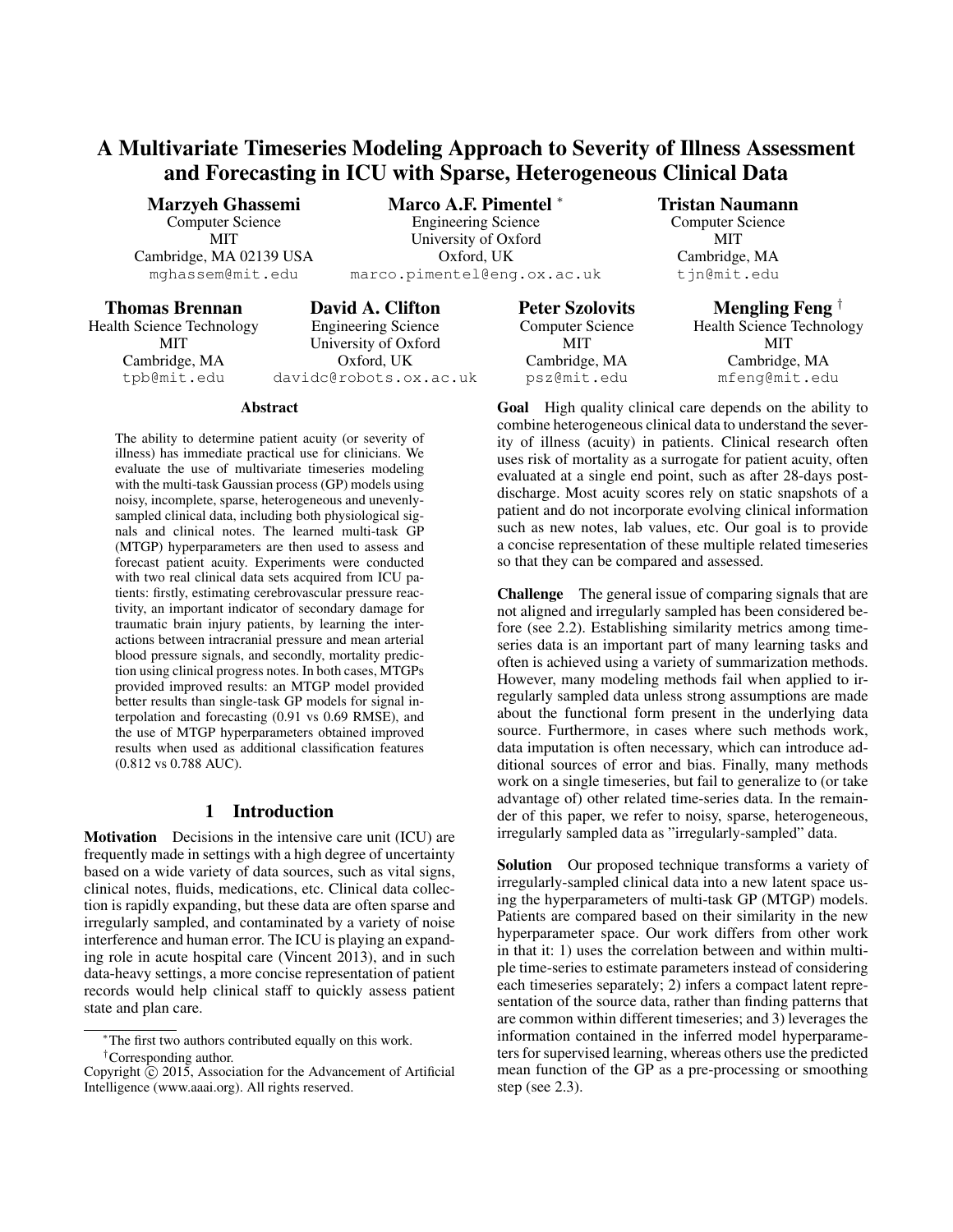Contributions This paper makes the following contributions:

- We propose a method using MTGP for forecasting patient acuity based on irregularly sampled heterogeneous clinical data.
- We propose a new latent space for representing multidimensional timeseries using inferred MTGP hyperparameters.
- We evaluate our approach in two ways: 1) estimating and forecasting a cerebrovascular autoregulation index from noisy physiological time-series data in patients who suffered a traumatic brain injury and 2) transforming irregular ICU patient clinical notes into timeseries, and using MTGP hyperparameters from these timeseries as features to predict mortality probability.

# 2 Related Work

# 2.1 Clinical Assessment

In the clinical world, there are practical examples of data being used to infer patient acuity in the form of ICU scoring systems. ICU scoring systems such as SAPS (simplified acute physiology score) use physiologic and other clinical data for acuity assessment. However, in 2012 scoring systems were used in only 10% to 15% of US ICUs (Breslow and Badawi 2012). Recent work has focused on feature engineering for mortality prediction. This is usually accomplished by windowing or aggregating the structured numerical data so that a single feature matrix can be fed into a structured deterministic classifier (Hug and Szolovits 2009; Lehman et al. 2012; Joshi and Szolovits 2012; Ghassemi et al. 2014).

#### 2.2 Timeseries Abstraction

The timeseries abstraction/summarization literature deals more directly with the time-varying nature of data. Dynamic time warping measures similarity between two temporal sequences that may vary in time or speed (Li and Clifford 2012). Another approach is time-series symbolization, which involves discretizing timeseries into sequences of symbols and attaching meaning to the groupings of the symbols (Lin et al. 2007; Saeed and Mark 2006; Syed and Guttag 2011). These approaches rely on some known regularity underlying a signal (e.g. ECG signals), and are often unsuitable for irregularly sampled timeseries. Full latent variable models have been applied to abstracting signals into higher level representations. For example, Fox et al. used beta processes to model multiple related timeseries (Fox et al. 2011), and Marlin et al. used Gaussian mixture models on the first 24 hours of monitor-signals data with hourly-discretization (Marlin et al. 2012). Nevertheless, latent variable approaches are unable to cope with missing and unevenly-sampled data as is, and require either strong assumptions about observations when they change asynchronously, or the computationally expensive approach of modeling time between observations directly as another latent variable.



Figure 1: Graphical model for (a) *m* single-task Gaussian processes with  $m$  sets of: inputs  $X<sup>i</sup>$ , temporal covariance hyperparameters  $\theta_t^i$ , estimated functions  $f^i$ , noise terms  $\sigma^i$ , and outcomes  $y^i$ ; and (b) a multi-task Gaussian process which relates *m* tasks through all prior variables, with the tasks' labels l and similarity matrix  $\theta_c$ .

#### 2.3 Gaussian Processes

Gaussian processes (GP) form the basis for a Bayesian modeling technique that has been used for various machine learning tasks (Rasmussen and Williams 2006). Most commonly, GPs are used to predict a single output (denoted here as "task") based on one or more input timeseries. We refer to this model as a single-task GP (STGP). Lasko et al. attempted to use Gaussian process regression as a smoothing function of irregularly-sampled signals (Lasko, Denny, and Levy 2013). This is a common usage model for GPs on clinical timeseries: GPs are used to model observed data through the predicted mean function of the timeseries. Clifton et al. used GPs as a framework for coping with data artifacts and incompleteness in mobile sensor data (Clifton et al. 2013b). In a related work (Clifton et al. 2013a), a functional version of extreme value statistics was proposed for physiological data in order to compare different timeseries. Similarly, GPs were used for robust regression of noisy heart rate data (Stegle et al. 2008). The remainder of the related work has used STGP models to predict a single output based on one or more input variables.

## 3 Methods

In the present study, we explore the potential of a novel approach using MTGP models (Bonilla, Chai, and Williams 2007) to learn the correlation between and within timeseries, and obtain a concise representation of time-varying physiological and clinical data based on the inferred hyperparameters.

Here, we motivate the use of MTGPs and describe the method (source code is available on-line<sup>1</sup>) that we have adapted for hyperparameter construction (Durichen et al. 2014).

<sup>&</sup>lt;sup>1</sup>http://www.robots.ox.ac.uk/ davidc/publications\_MTGP.php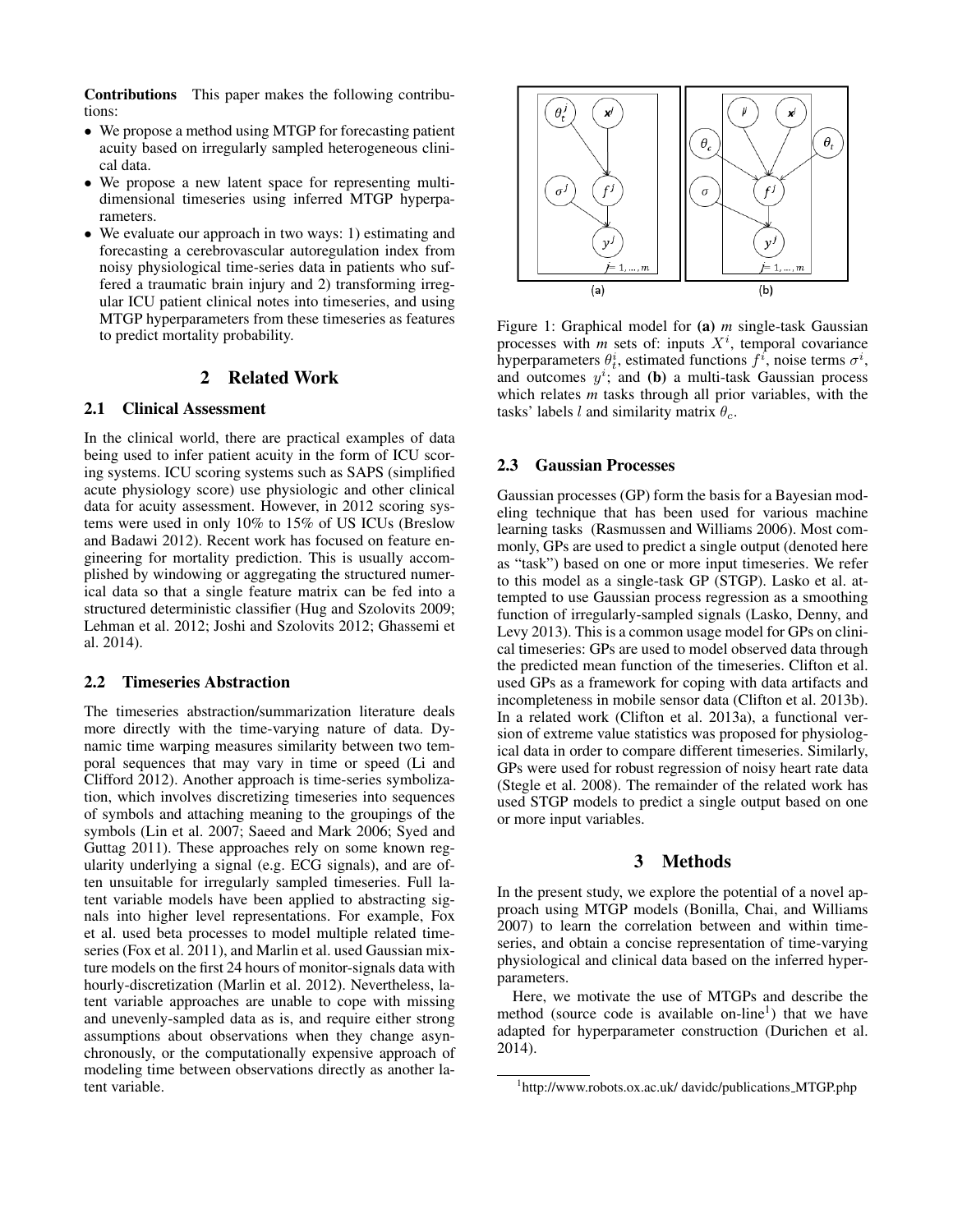

Figure 2: (a) A sample function with 4 tasks; (b) Single-task GP (STGP) and (c) multi-task GP (MTGP) predictions on all tasks. The dots represent observations, while dashed lines and colored areas represent the predictive mean and 95% confidence interval, respectively. The line on the bottom represents the mean absolute error (over the 4 tasks) between the predictions and the correspondent reference values. We observe that the overall error obtained in (c) is lower than that in (b), which suggests that the use of MTGP yielded better predictions by taking into account the correlation between the different tasks.

#### 3.1 Multi-Task Gaussian Process Models

The general STGP framework may be extended to the problem of modeling m tasks simultaneously where each model uses the same index set x (e.g., physiological or clinical timeseries). A naïve approach is to train a STGP model independently for each task, as illustrated in Figure 1(a). We introduce instead an extension to multi-task GP models proposed in (Bonilla, Chai, and Williams 2007), which makes use of the covariance in related tasks to reduce uncertainty in the inferred signal.

Let  $\mathbf{X}_{\mathbf{n}} = \{x_i^j \mid j = 1, ..., m, i = 1, ..., n_j\}$  and  $\mathbf{Y_n} = \{y_i^j \mid j = 1, ..., m, i = 1, ..., n_j\}$  be the training indices and observations for the  $m$  tasks, where task  $j$ has  $n_j$  number of training data. We consider the regression model  $\vec{y}_n = g(\vec{x}_n) + \epsilon$ , in which  $g(x)$  represents the latent function and  $\epsilon \sim \mathcal{N}(0, \sigma_n^2)$  is a noise term. GP models assume that the function  $g(\vec{x}_n)$  can be interpreted as a probability distribution over functions such that  $\tilde{\mathbf{y}}_{n} = g(\vec{x}_{n}) \sim$  $\mathcal{GP}\Big(m(\vec{x}_n), k(\vec{x}_n, \vec{x}'_n)\Big),$  where  $m(\vec{x}_n)$  is the mean function of the process (assumed = 0) and  $k(\vec{x}_n, \vec{x}'_n)$  is a covariance function describing the coupling among the independent variables  $\vec{x}_n$  as a function of their kernel distance. To specify the affiliation of index  $x_i^j$  and observation  $y_i^j$  to task j, a label  $l^j = j$  is added as an additional input to the model, as shown in Figure 1(b). To model the correlation between tasks as well as the temporal behaviour of the tasks within a unified GP model, two independent covariance functions are assumed, and the covariance matrix  $\mathbf{K}_{MT}$  for all m tasks can be written

$$
\mathbf{K}_{MT}(\mathbf{X}_n, \mathbf{l}, \boldsymbol{\theta}_c, \boldsymbol{\theta}_t) = \mathbf{K}_c(\mathbf{l}, \boldsymbol{\theta}_c) \otimes \mathbf{K}_t(\mathbf{X}_n, \boldsymbol{\theta}_t) \qquad (1)
$$

where  $\otimes$  is the Kronecker product,  $l = \{j \mid j = 1, ..., m\},$  $K_c$  and  $K_t$  represent the correlation and temporal covariance functions, and  $\theta_c$  and  $\theta_t$  are vectors containing hyperparameters for  $\mathbf{K}_c$  and  $\mathbf{K}_t$ , respectively. Within geostatistics, this approach is also known as the *intrinsic correlation model* (Wackernagel 2003).

By modifying the temporal covariance function we can encode our prior knowledge concerning the functional behavior of the tasks that we wish to model. The most frequently-used example is the squared-exponential covariance function (Rasmussen and Williams 2006):

$$
\mathbf{K}_t = \theta_A^2 \exp\left\{-\frac{\|x - x'\|^2}{2\theta_L^2}\right\},\tag{2}
$$

where  $\theta_t = {\theta_A, \theta_L}$ , and  $\theta_A$  and  $\theta_L$  are hyperparameters modeling the y-scaling and x-scaling (or time-scale if the data are timeseries) of the covariance function, respectively.

To construct a valid positive semidefinite correlation covariance function  $K_c$ , we used the Cholesky decomposition and the "free-form" parameterization of the elements of the lower triangular matrix L proposed in (Bonilla, Chai, and Williams 2007), such as

$$
\mathbf{K}_{c} = \mathbf{L}\mathbf{L}^{\top}, \quad \mathbf{L} = \begin{bmatrix} \theta_{c,1} & 0 & \cdots & 0 \\ \theta_{c,2} & \theta_{c,3} & & 0 \\ \vdots & & \ddots & \vdots \\ \theta_{c,k-m+2} & \theta_{c,k-m+2} & \cdots & \theta_{c,k} \end{bmatrix}
$$
(3)

where  $k = \sum_{i=1}^{m} i$  is the number of correlation hyperparameters.

Identically to STGPs, the hyperparameters  $\theta$  for a MTGP may be optimized by minimizing the negative log marginal likelihood via gradient descent (Rasmussen and Williams 2006), and predictions for test indices  $\{x_p^*, l_p^*\}$ can be made by computing the conditional probability  $p(\mathbf{y}^*_p|\mathbf{x}^*_p,\mathbf{l}_p,\mathbf{x}_n,\dot{\mathbf{l}}_n,\mathbf{y}_n).$ 

Figure 2 shows an example of STGPs and an MTGP applied to a simple synthetic dataset with 4 sample tasks. Tasks 1 and 2 were correlated, task 1 and task 2 were both anti-correlated with task 4, and task 3 was uncorrelated with all other tasks. For this, 4 tasks were sampled from a MTGP model with the following hyperparameters:  $\theta_L \; = \; \theta_A \; = \; \theta_{c,1} \; = \; \theta_{c,2} \; = \; \theta_{c,3} \; = \; \theta_{c,6} \; = \; \theta_{c,10} \; = \; 1,$  $\theta_{c,4} = \theta_{c,5} = \theta_{c,0} = 0$ , and  $\theta_{c,7} = \theta_{c,8} = -1$ . Artificial gaps were then randomly created in different tasks at different time points and with different durations. The STGP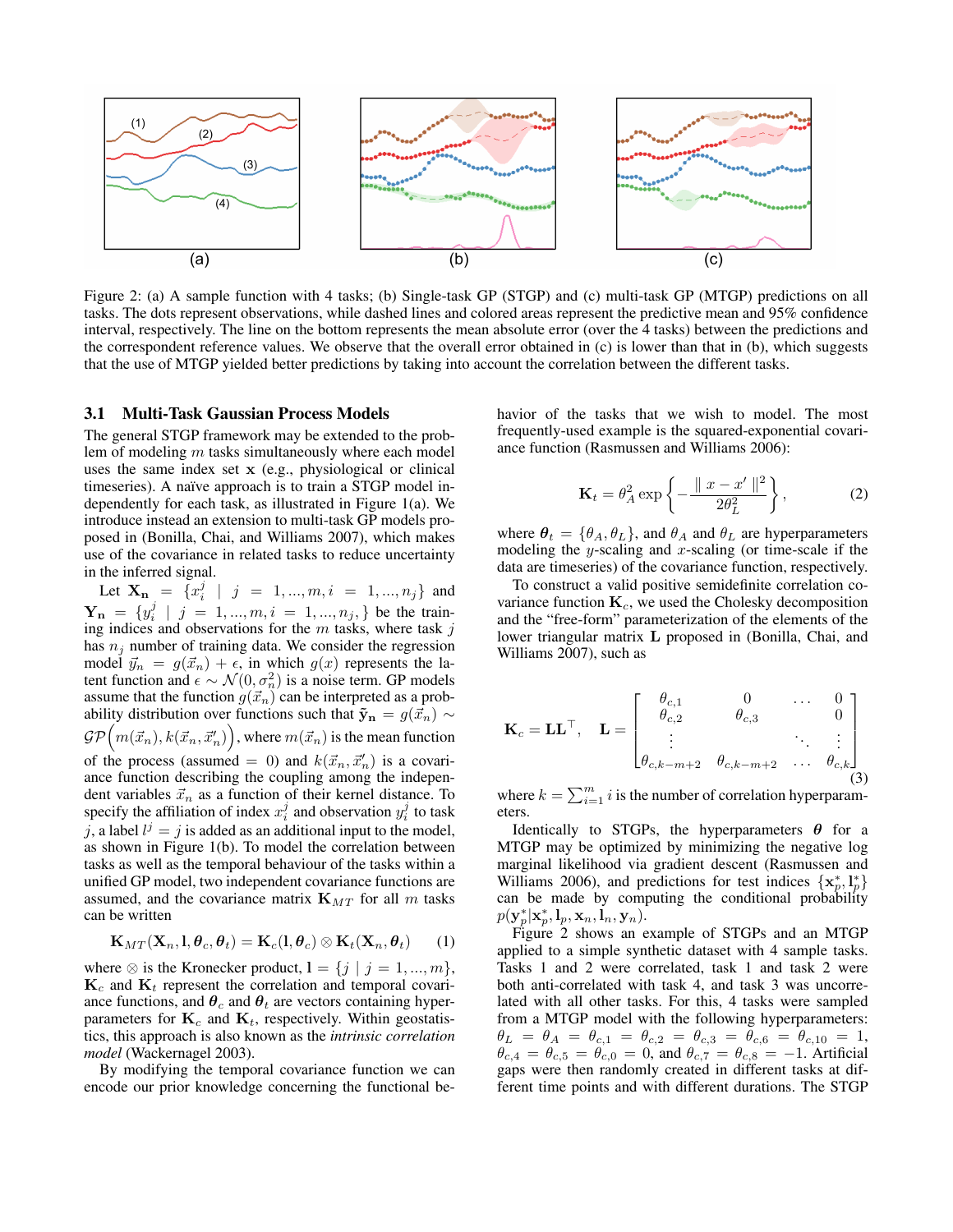

Figure 3: An example of a single-task GP (STGP) and multi-task GP (MTGP) applied to intracranial pressure (ICP) and mean arterial blood pressure (ABP) signals from a traumatic brain injury patient. (a) and (c) show the performance of STGP, whereas (b) and (d) show the improved performance of MTGP, which takes into account the correlation between ICP and ABP. Dots represent observations, crosses represent missing observations (test observations), the dotted line shows the function mean and the shaded area show the 95% confidence interval. We note that the timescale parameter "selected" by the MTGP, which takes into account the correlation between the tasks, is shorter than the one selected by the STGP, which yields to higher likelihood of the test observations (crosses).

(Figure 2(b)), applied to each task independently, fails to adequately represent the functions, particularly where data are not available. Figure  $2(c)$  shows that the MTGP improves the predictions in all 4 tasks by capturing the relationships between them.

The MTGP has several useful properties as compared to the traditional GP:

- We can allow task-specific training indices  $n<sub>i</sub>$ ; i.e., training data may be observed at different times for different tasks (Figure 2);
- The correlations within and between tasks are automatically learned from the data by fitting the covariance function in Equation 1; and
- The framework assumes that the tasks have similar temporal characteristics and hyperparameters  $\theta_t$ .

A limitation of the MTGP is computational cost:  $\mathcal{O}(m^3n^3)$  compared with  $m \times \mathcal{O}(n^3)$  for STGPs. This limitation is not as relevant for our application, given that we are not dealing with densely-sampled time-series data, but data which is sparse and irregular. Another limitation of the MTGP is that the number of hyperparameters can increase rapidly for an increasing number of tasks, which can lead to a multi-modal parameter space.

# 3.2 Signal Representation via Hyperparameters

We propose using the inferred MTGP hyperparameters  $\theta$ that describe the temporal correlation within and between tasks as features that represent our set of observations:  $\theta_A$ and  $\theta_L$  which respectively govern each output scale of our functions and the input, or time, scale, and  $\theta_{c,i}$  that correspond to the correlation between the different tasks (outputs) modelled. In effect,  $\theta$  provides a new latent search space to examine and evaluate the similarity of any two given multidimensional functions. Importantly, these parameters are:

- 1. a means of representing the functional behavior a set of observations  $\{\vec{y}_n, \vec{x}_n\};$
- 2. learned directly from data; and
- 3. generalizable to any type of longitudinal data, including

categorical and numerical types.

# 4 Experiment 1: From Multiple Noisy Time-Series Data to Acuity Assessment

In this experiment, we use physiological signals from Traumatic Brain Injury (TBI) patients to test the MTGP's ability to assess and forecast multiple related signals. We examine two noisy timeseries: the intracranial pressure (ICP) and mean arterial blood pressure (ABP). Continuous monitoring of ICP and ABP has become a standard in neurological ICUs. Cerebrovascular autoregulation is an important mechanism to sustain adequate cerebral blood flow (Werner and Engelhard 2007), and impairment of this mechanism indicates an increased risk to secondary brain damage and mortality (Hlatky, Valadka, and Robertson 2005).

Cerebrovascular autoregulation is most commonly assessed based on the Pressure-Reactivity Index (PRx), which is defined as a sliding window Pearson's correlation between the ICP and ABP (Czosnyka et al. 1997). However, the ICP and ABP timeseries are often contaminated by artifacts and missing data, and PRx can no longer be calculated in these situations. Although methods have been proposed to detect and remove artifacts (Feng et al. 2011), the artifact removal process still creates gaps of missing data in the timeseries.

In this experiment, we demonstrate how the proposed MTGP model can be applied to interpolate the incomplete data in ICP and ABP signals and, more importantly, to accurately estimate PRx.

# 4.1 Data

The ICP and ABP data were collected from 35 TBI patients who were monitored for more than 24-hours in a Neuro-ICU of a tertiary care hospital between January 2009 and December 2010. The continuously monitored physiological readings were sampled and recorded every 10 seconds. For experimental evaluation, we selected 30 ten-minute windows from each patient recording, where ICP and ABP signals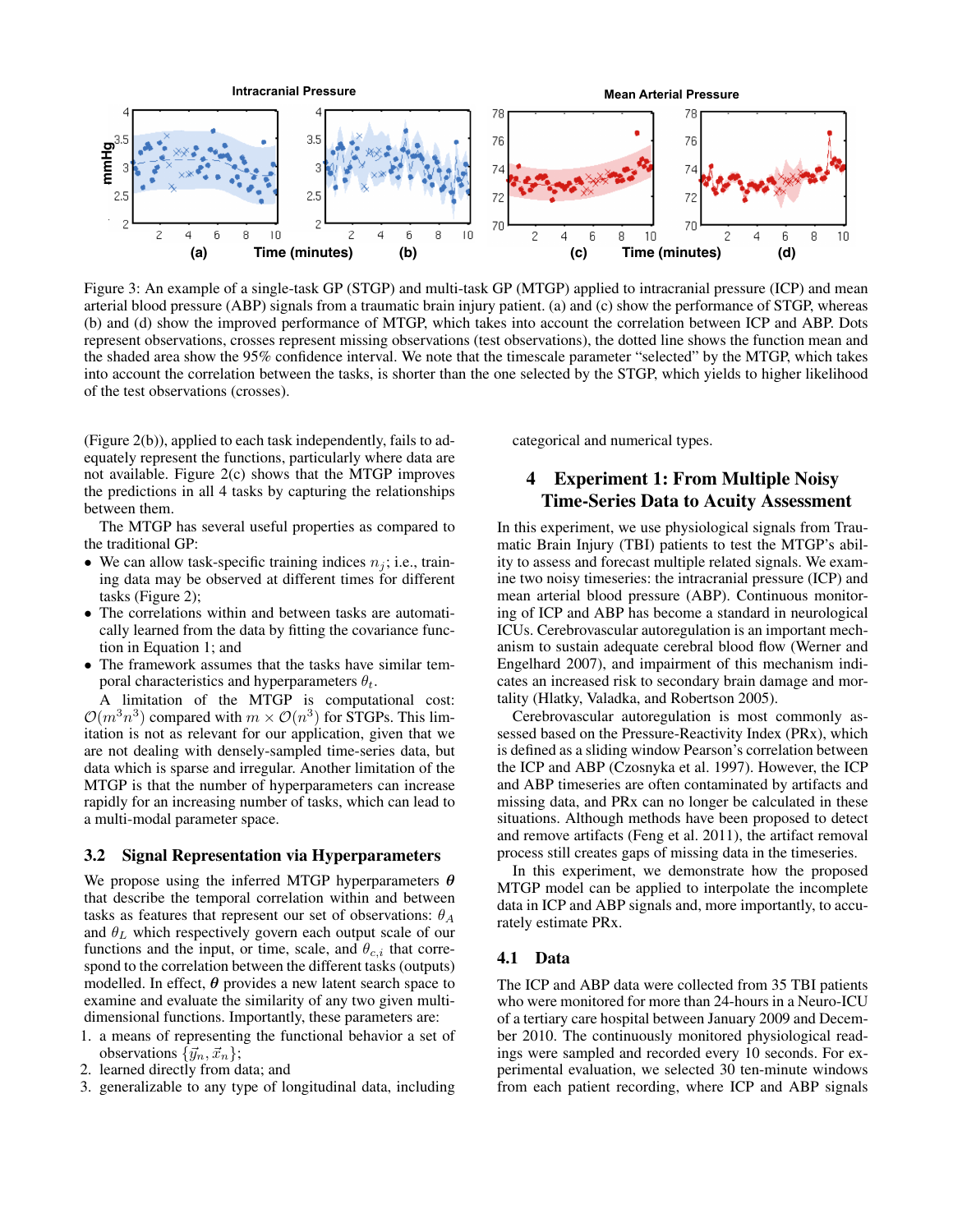were free from artifacts and missing values. We then randomly introduced artificial gaps in both signals as shown in Figure 3. We evaluated the PRx estimation accuracy, and we further compared the performance of MTGP to that of STGP, which models each signal independently. For implementation, priors over the hyperparameters were selected after 100 random initializations for each case.

## 4.2 Results

The quality of predictions are evaluated using the squared error loss, where we compute the squared residual  $(y^*-\hat{y}^*)^2$ between the mean prediction  $(\hat{y}^*)$  and the target  $(y^*)$  at each test point, and the squared root of the average over the test set to produce the root mean squared error (RMSE). As the RMSE is sensitive to the overall scale of the target values, we additionally evaluate the negative log probability of the target under the model, by defining the mean standardized log loss (MSLL) as

$$
MSLL(\hat{\mathbf{y}}^*, \mathbf{y}^*) = \frac{1}{p} \sum_{i=1}^p \left( -\log p(\hat{y}_i^* | f, x_i^*) + \log p(\hat{y}_i^* | m(\mathbf{y}_n), \text{var}(\mathbf{y}_n), x_i^*) \right),
$$

where the first term is the log likelihood of  $\hat{y}_i^*$  given our latent function  $f$  and the test index  $x_i^*$ . This probability is normalized by the second term, the log likelihood of  $\hat{y}_i^*$  under a trivial model that predicts using a Gaussian with mean  $m(\mathbf{y}_n)$  and variance var $(\mathbf{y}_n)$  of the training labels.

| Signal     | Measure     | <b>STGP</b> | <b>MTGP</b> |
|------------|-------------|-------------|-------------|
| <b>ICP</b> | <b>RMSE</b> | 0.91        | 0.69        |
|            | <b>MSLL</b> | 0.6         | 0.45        |
| ABP        | <b>RMSE</b> | 2.77        | 1.98        |
|            | <b>MSLL</b> | 0.65        | 0.55        |
| $PRx-PRx*$ | RMSE        |             | 0.09        |

Table 1: Performance of single-task GP (STGP) and multitask GP (MTGP). PRx-PRx\* refers to the difference between the reference PRx (Pearson correlation coefficient of ICP and ABP for a given window) and PRx\*, the estimated PRx index (posterior MTGP hyperparameter that measures the interaction between the two tasks).

Table 1 shows the overall performance of our approach. We note that the MTGP was able to estimate the correlation between the ICP and ABP signals – PRx – accurately even with incomplete data. The average RMSE between the true correlation coefficients and the MTGP estimated ones with the incomplete data was 0.09 (Table 1). This suggests that the posterior hyperparameter of MTGP, which measures the interactions between ICP and ABP, may be used as an index to model the cerebrovascular autoregulation mechanism and thus the risk of secondary brain injury.

We note that the scale of ICP values is normally between 1 to 20 mmHg, and the specific ICP value determines whether the achieved reduction in RMSE is clinically significant. If the ICP has already elevated to somewhere near 20 mmHg,

any slight increase in ICP may result in secondary damage to the brain. In this case, even small reductions to RMSE are more desirable to guide the medical interventions.

We also observe that the MTGP provides a significant improvement in interpolating values for both signals, as the correlation between the two physiological variables is taken into account. Particularly, in periods of incomplete data (see Figure 3), the predictions are much more accurate compared to STGP. This shows that the proposed MTGP model can also be used for accurate interpolation and forecasting of ICP and ABP timeseries in the applications of advanced alarming and physiological trajectory analysis.

# 5 Experiment 2: From Heterogenous Clinical Data to ICU Acuity Forecasting

To demonstrate the effectiveness of the proposed MTGP model on features inferred from sparse, irregularly sampled timeseries, we applied MTGPs to clinical notes from the ICU for mortality prediction as summarized in Figure 4. Gold-standard clinical models typically use populationbased acuity scores, such as SAPS-I (Le Gall et al. 1984), based on snapshots of the patient's status during their stay in the ICU. These scores are inherently limited because patient state (or severity of illness) constantly evolves.

# 5.1 Data

We used 2001–2006 ICU data from the open-access MIMIC II 2.6 database (Saeed et al. 2011), which includes electronic medical records (EMRs) for 26, 870 ICU patients at the Beth Israel Deaconess Medical Center (BIDMC).

For each patient we extracted the SAPS-I score, calculated from clinical variables over a patient's first 24-hours in the ICU. We used all notes from nursing, physicians, labs, and radiology recorded prior to the patient's first discharge from ICU. Discharge summaries were excluded because they typically state the patient's outcome explicitly. Patients were excluded if their notes had fewer than 100 words, fewer than 6 total notes in their record, or were under the age of 18. Patient mortality outcomes were measured at hospital discharge and 1 year post-discharge.

The final cohort consisted of 10,202 patients with 313,461 notes. A random 30% of the patients (3,040) were held back as a test set. The remaining 70% of patients (7,162) were used to train topic models and mortality predictors. The test set contained 93,411 notes, and the training set had 220,005.

#### 5.2 Clinical Note Decomposition to Timeseries

Beginning from sparse, irregularly sampled clinical notes, we first performed topic modeling as a form of dimensionality reduction as described in (Ghassemi et al. 2014). Topics inference was performed on notes using  $T = 50$  topics over the words  $(W)$  in our vocabulary (Blei, Ng, and Jordan 2003; Griffiths and Steyvers 2004). We normalized hyperparameters on the Dirichlet priors for the topic distributions  $(\alpha)$  and the topic-word distributions ( $\beta$ ) as  $\alpha = \frac{50}{T}$ , and  $\beta = \frac{200}{W}$ .

The topic inference resulted in a 50-dimensional vector of topic proportions for *each note* in every patient's record. We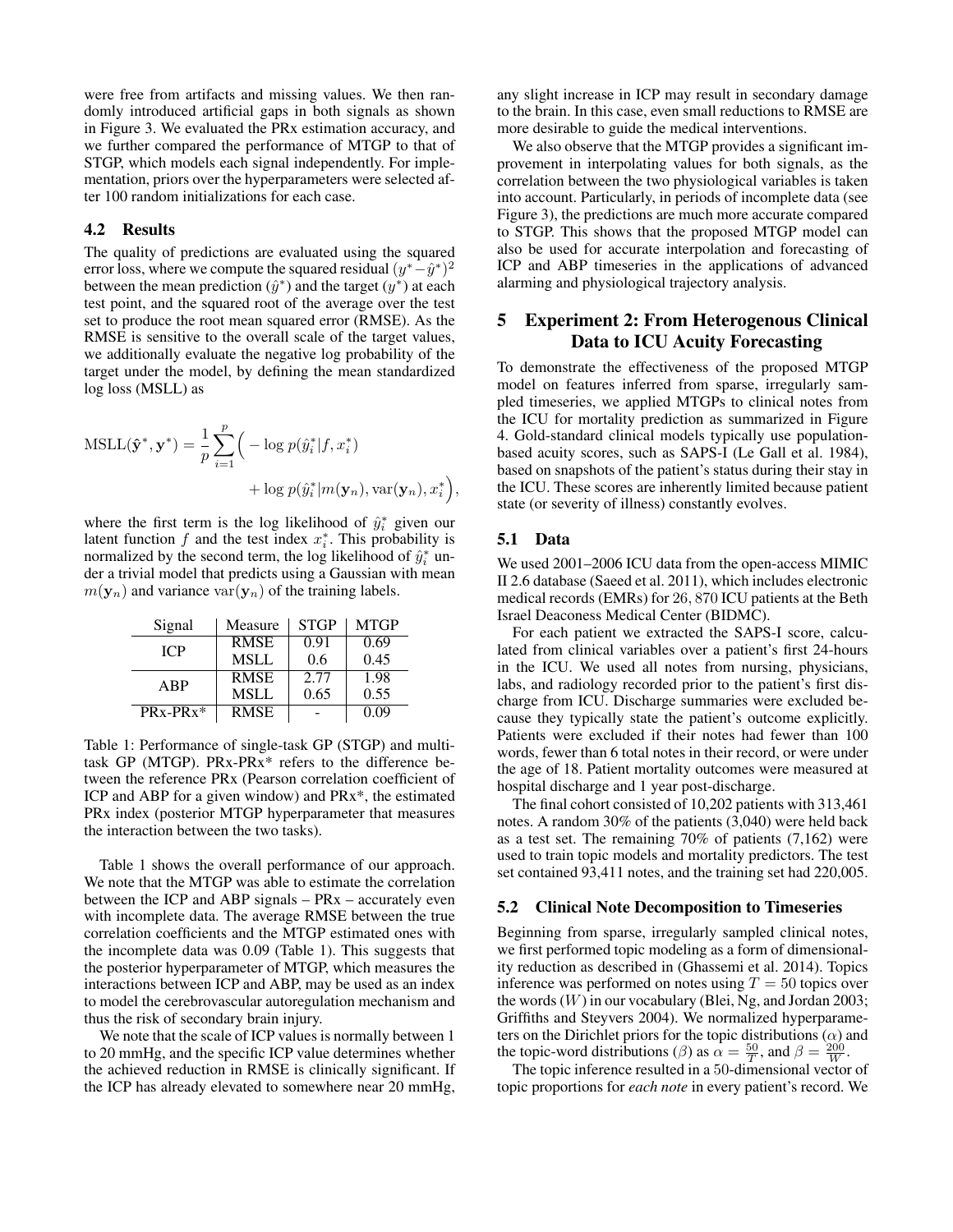

Figure 4: 1) We perform a pre-projection step where clinical notes are transformed into timeseries using Latent Dirichlet Allocation; 2) the new set of topic proportion timeseries are fitted using the MTGPs; 3) inferred hyperparameters  $\theta_L, \theta_A, \theta_{c,1}, \dots, \theta_{c,6}$  are derived, projecting into the new latent space; 4) latent features (hyperparameters) are used as features in combination with topic proportions and the SAPS acuity score to 5) forecast patient mortality.

concatenated topic vectors into a matrix  $q$  where the element  $q_{nk}$  was the proportion of topic k in the  $n^{th}$  note.

#### 5.3 Hyperparameter Construction

Once notes were transformed into multi-dimensional numeric vectors, we used the MTGPs to model the per-note change in topic membership over a patient's stay. This is critical for comparing two patients' records given that patients have different lengths of stay and note taking intervals depend on staff, clinical condition, and other factors.

From the topic enrichment measure  $(\phi)$ , we chose the topics with a posterior likelihood above or below 5% of the population baseline likelihood across topics. This yielded nine topics (see Table 5.3 for a summary of the chosen topics, and the Appendix for more details). We employed MTGP to learn the temporal correlation between the nine topics and the overall temporal variability of the multiple timeseries.

From the available data sources, we formed a set of three feature matrices: (1) the admitting SAPS-I score for every patient, (2) the average topic membership for the nine identified topics (matrix  $q$ ), and (3) the inferred MTGP hyperparameters across the nine topic vectors from  $q$ . Importantly, the admitting SAPS-I score and mean topic members (1 and 2) are both *static measures*. SAPS-I collapses data from the first 24 hours of the record, while the average topic membership collapses the entire per-note timeseries for each patient's record into an aggregate measure. Our proposed MTGP hyperparameters (3) complement these measures with information about the per-note timeseries.

| <b>Top Five Words</b> |                                 | <b>Possible Topic</b> |  |
|-----------------------|---------------------------------|-----------------------|--|
| In-hospital Mortality | liver, renal, hepatic, ascites, | Renal Failure         |  |
|                       | dialysis                        |                       |  |
|                       | thick, secretions, vent, trach, | Respiratory infec-    |  |
|                       | resp                            | tion                  |  |
|                       | remains, family, gtt,<br>line,  | Systematic organ      |  |
|                       | map                             | failure               |  |
|                       | increased, temp, hr, pt, cc     | Multiple physio-      |  |
|                       |                                 | logical changes       |  |
|                       | intubated, vent, ett, secre-    | Respiratory failure   |  |
|                       | tions, propofol                 |                       |  |
|                       | name, family, neuro, care,      | Discussion of end-    |  |
|                       | noted                           | of-life care          |  |
| Survival              | cabg, pain, ct, artery, coro-   | Cardio-vascular       |  |
|                       | nary                            | surgery               |  |
|                       | chest, pneumothorax, tube,      |                       |  |
|                       | reason, clip                    |                       |  |
|                       | pain, co, denies, oriented,     | Responsive patient    |  |
|                       | neuro                           |                       |  |

Table 2: Top five words in chosen topics (enriched for inhospital mortality/survival).

#### 5.4 Outcome Classification

We considered five feature prediction regimes that combined subsets of the feature matrices 1, 2, and 3 as an aggregate feature matrix. We trained two supervised classifiers that were identical in the five feature sets used, but provided different objective functions for optimization: Lasso logistic regression and L2 linear kernel SVM.

Classifiers were trained to create classification boundaries for two clinical outcomes: in-hospital mortality and 1 year post-discharge mortality. All outcomes had large classimbalance (e.g., in-hospital mortality rates of 10.9%). To address this issue, we randomly sub-sampled the negative class in the training set to produce a minimum 70%/30% ratio between the negative and positive classes. Test set distributions were not modified, and reported performance reflects those distributions. Due to space constraints, we only reported results on a completely held out test set. We performed 5-fold cross-validation on the remaining data, and cross-validation results were similar to those obtained on the completely held-out test set.

We evaluated the performance of all classifiers using the area under the Receiver Operating Characteristic curve (AUC) on the held-out test set. Table 3 reports results from the Lasso model. Results obtained using the L2 linear kernel SVM were not statistically different.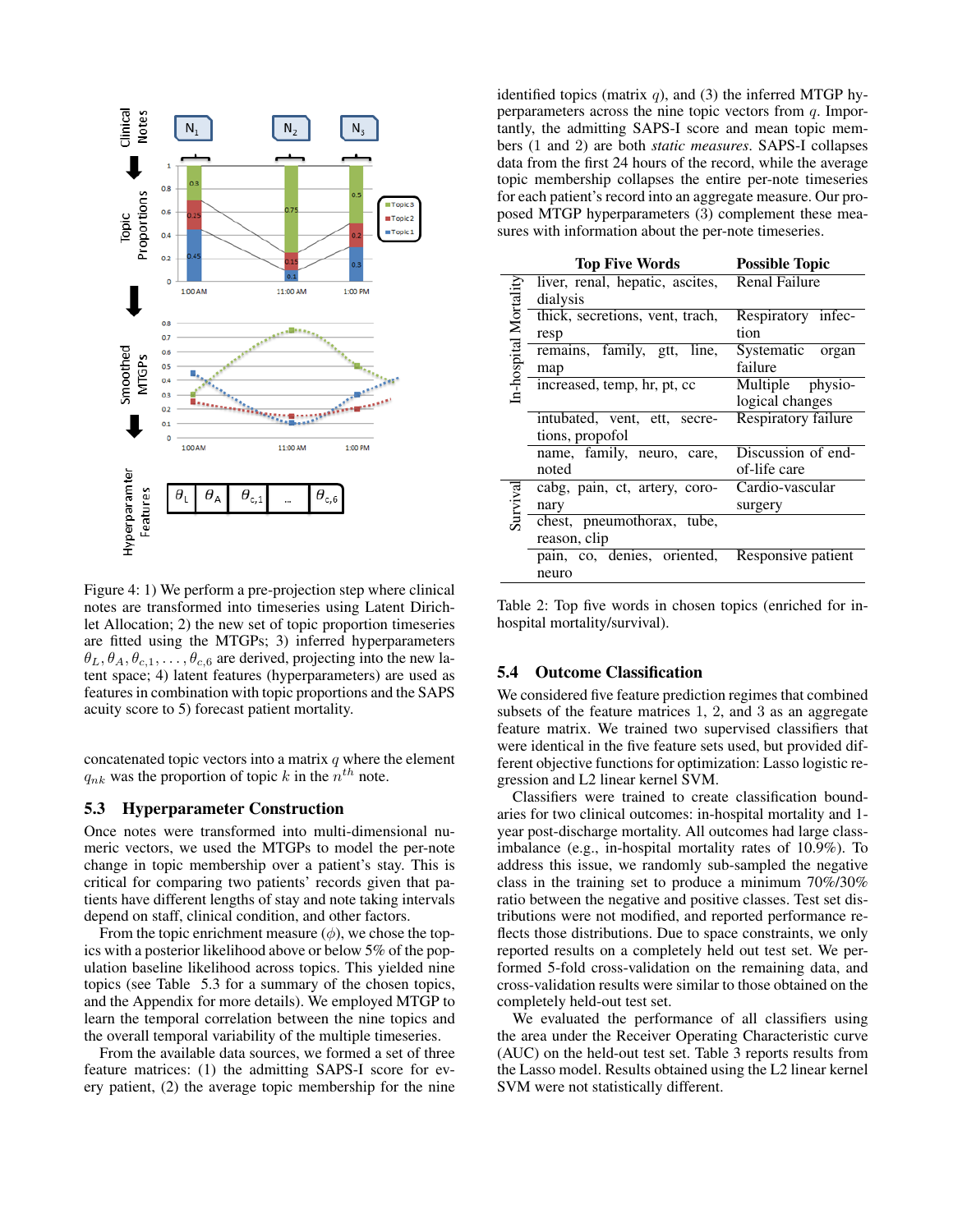| Features                    | Hospital  | 1-Year    |
|-----------------------------|-----------|-----------|
|                             | Mortality | Mortality |
| SAPS-I                      | 0.702     | 0.500     |
| Ave. Topics                 | 0.759     | 0.653     |
| $SAPS-I + MTGP$             | 0.775     | 0.624     |
| Ave. Topics + MTGP          | 0.788     | 0.673     |
| SAPS-I + Ave. Topics + MTGP | 0.812     | 0.686     |

Table 3: Prediction results of hospital and 1-year mortality, AUC for various feature combinations.

## 5.5 Results

SAPS-I had the poorest predictive power, which is understandable given that it is only an initial snapshot (24 hours) of the severity of illness. We used the static SAPS-I score due to its status as the gold-standard in clinical scoring, and our argument in the second experiment is that the MTGP hyper-parameter space complements this clinical score, rather than competes with it. The average value of the most significant topics significantly improved upon that predictive power. The performance of MTGP Hyperparameters on their own was similar to that of the Topics: AUC of 0.749 and 0.624 for in-hospital and 1 year mortality, respectively.

Given that the hyperparameters were optimized from pernote topic features (that are themselves the output of an unstructured learning problem), it is most sensible that the topics information should be used in combination with the MTGP hyperparameters to describe patient state. We obtained improved predictive performance for both mortality outcomes when combining both MTGP hyperparameters with SAPS-I and the significant topics. This is likely because the hyperparameters provide complementary information to both SAPS-I and the significant topics. Both SAPS-I and the topic features capture a single aggregate measure of membership in certain latent dimensions related to outcome, while the MTGP hyperparameters capture movement over the course of a hospital stay within those dimensions. The best predictive performance occurred when all features were combined, e.g. SAPS-I + significant topics + MTGP hyperparameters.

## 6 Conclusion

The ability to determine on-going patient acuity has immediate clinical use. But clinical data are often noisy, sparse and irregularly sampled. The secondary nature of medical data is also true in other domains of application such as social media, online retailers, and online content distributors (e.g., Yelp reviews, Twitter tweets, Amazon product reviews and ratings). In all these cases, data are likely to suffer from the same problems mentioned above, but there is still a need to understand how sets of information are related. A key to analyzing such data is representing the time-series data in a manner that allows for effective discrimination between two or more patterns.

The goal of this work was to transform multiple clinical data sources (e.g., notes, acuity scores) into a new latent space where the information could be viewed as timeseries data, and abstracted features represent the series dynamics.

We demonstrated our method's applicability to physiological and clinical data using two different experiments.

MTGPs were able to estimate the cerebrovascular autoregulation index in TBI patients. The biggest advantage of MTGP over STGP is the ability to estimate the correlations between ICP and MAP, even in the presence of missing data. This allows continuous assessment of the cerebral autoregulation mechanism, which is an important indicator of secondary brain damage and mortality.

Inferred MTGP hyperparameters were also able to increase classification performance on mortality prediction of ICU patients. The use of temporal information in clinical care is fundamental, and the large number of independent devices used in a modern ICU provides heterogeneous data. Using our method to summarize heterogenous clinical patient data into a more concise form, clinicians can leverage the collective knowledge of patient trajectories and outcomes. Concise representations of clinical notes are easier for clinicians to use, because they aggregate multi-author notes over time into topic timeseries that are more easily labeled (e.g. by viewing the top words) and tracked over a patient's record.

The main limitation in using this approach to characterize timeseries is computational cost. We conducted an exhaustive grid search over the constrained hyperparameter space. Computational costs may be addressed using a recently proposed Bayesian optimization for automatically tuning the MTGP hyperparameters (Swersky, Snoek, and Adams 2013) in large datasets. In a "real-time" setting, the computational cost for m tasks is  $O(m^3, n^3)$ . An overview of sparse GP methods is presented in (Quionero-Candela and Rasmussen 2005), which aims to find a smaller set of pseudo-inputs  $n'$ to reduce computational complexity. Further improvement is possible by 1) exploiting the Kronecker product (Stegle et al. 2011), 2) limiting the training data to the same time instances of each dimension of the data (Evgeniou, Micchelli, and Pontil 2005), or 3) by using recursive algorithms (Pillonetto, Dinuzzo, and De Nicolao 2010). Applications that require close-to-real-time retraining (e.g. Experiment 2), would benefit from these techniques, while operating over longer time-scales would be less sensitive.

## 7 Acknowledgements

This research was funded in part by the Intel Science and Technology Center for Big Data, the National Library of Medicine Biomedical Informatics Research Training grant (NIH/NLM 2T15 LM007092-22), and the R01 grant EB001659 from the National Institute of Biomedical Imaging and Bioengineering (NIBIB) of the National Institutes of Health (NIH). MAFP was supported by the RCUK Digital Economy Programme and FCT, Portugal. DAC was supported by a Royal Academy of Engineering Research Fellowship and by the Wellcome Trust and EPSRC. MF was supported by the A\*STAR Graduate Scholarship.

## Appendix

Supplementary material at http://mghassem.mit.edu/wpcontent/uploads/2014/11/suppGhassemiAAAI2015.pdf.